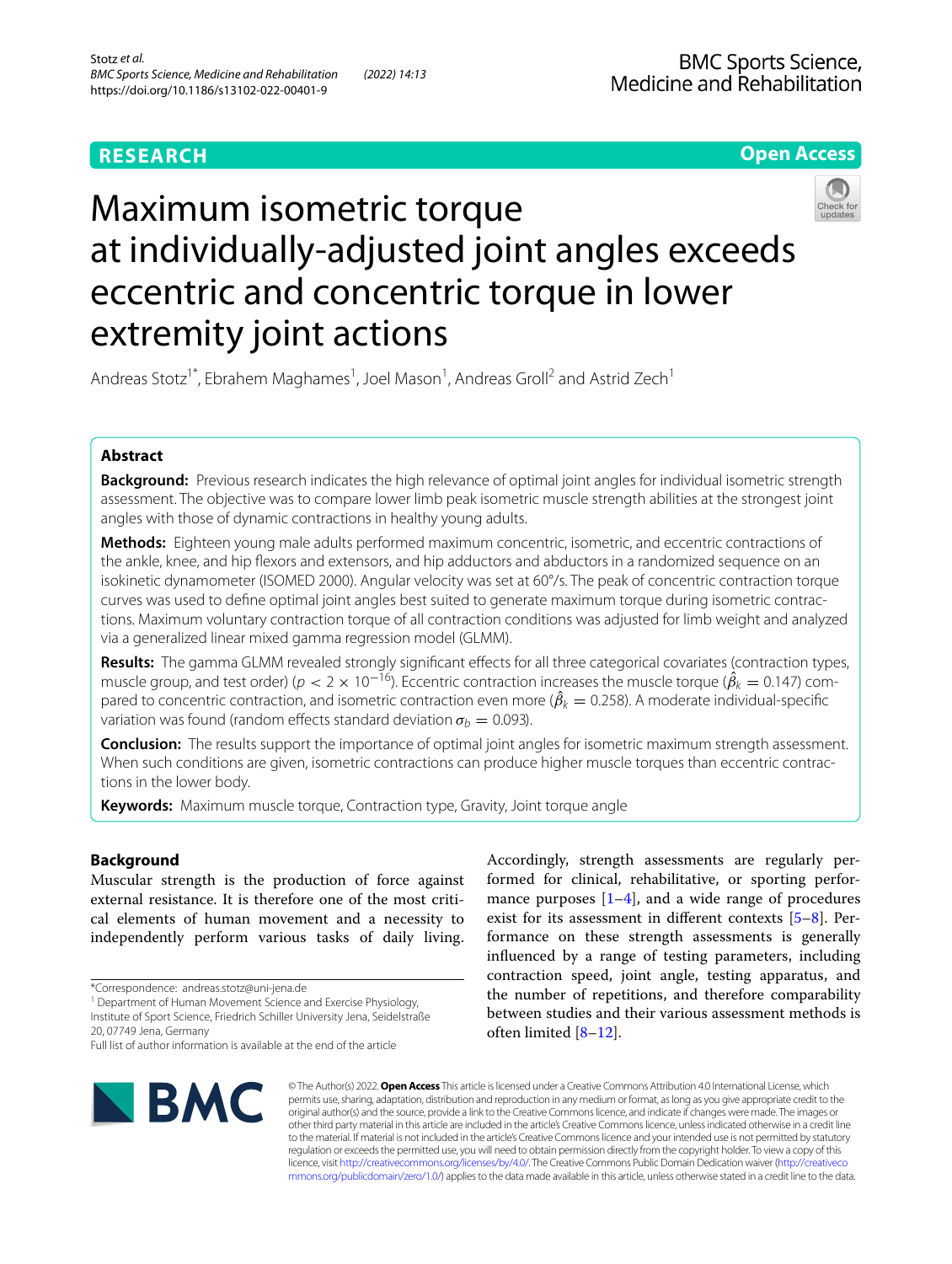One particularly infuential aspect known to mediate not only the acute production of muscular torque, but also gains in muscular strength via training programs, is the type of muscle contraction [\[9](#page-6-5), [13](#page-6-6)]. It is widely accepted that the highest torques are generated during eccentric muscle contractions, with previous studies demonstrating that isokinetic eccentric contractions produce torques 22–60% higher than concentric contractions [[12](#page-6-4), [14\]](#page-6-7). Isometric contractions typically demonstrate lower peak torques than eccentric contractions, but higher peak torques than concentric contractions [\[15](#page-6-8)[–17](#page-6-9)]. However, the production of isometric peak torque is mediated by the length of the muscle, and the highest torque is produced at the muscle length where there is largest overlap between actin and myosin flaments [\[18](#page-6-10), [19\]](#page-6-11). Consequently, isometric torque is highly variable based on muscle length, and joint angle must be carefully considered when testing for isometric strength [[11,](#page-6-12) [20](#page-6-13)[–23\]](#page-6-14). Accordingly, a closer proximity to the optimal joint angle for maximal expression of isometric torque may explain why some studies report no diference in maximal torque production between eccentric and isometric contractions of the knee extensors [[24](#page-6-15)] and plantar fexors [[25\]](#page-6-16). Other explanations such as the lack of familiarization of the participants with eccentric contractions inducing a deficit of muscle activation [[26](#page-6-17)] (compared with isometric contractions) that is not found in trained individuals [\[24](#page-6-15)] might also be responsible for the lack of diference between eccentric and isometric peak torque.

Indeed, previous studies comparing torque between contraction types have been limited by the use of arbitrarily selected and pre-determined joint positions [\[17](#page-6-9), [27–](#page-6-18)[29](#page-6-19)], which potentially limits the peak torque reached during these contractions  $[30-32]$  $[30-32]$  $[30-32]$ . This leads to methodological constraints since the magnitude of peak joint torques is only reasonable to compare when the optimal joint torque angle is applied during isometric contractions [[11,](#page-6-12) [23\]](#page-6-14). Although some recommendations for an optimal joint angle for maximum torque are available [[33–](#page-6-22)[37](#page-7-0)], deviations through individuals anthropometry exist, and therefore optimal joint angles unique to each individual should be obtained beforehand in order to produce a true maximal isometric torque measurement [[15\]](#page-6-8). However, this has not been included in previous studies comparing torque diferences between contraction types.

The aim of this study was therefore to compare maximum voluntary contraction performance during isometric contractions at individually-determined optimal joint angles with those of dynamic contractions across the main lower extremity joint actions. Novel insights about contraction type-dependent muscle torque could improve current knowledge about mechanisms of strength production.

## **Methods**

## **Participants**

Eighteen healthy males were recruited among the university's student population via word of mouth for voluntary study participation (age  $24.8 \pm 1.9$  years, height 181.6 $\pm$ 7.2 cm, mass 81.2 $\pm$ 8.5 kg). Participants were excluded from the study if they had an injury history in either the lower limb or torso within the previous six-month period. To ensure subjects would perform strength tests in a recovered state, they were instructed to not engage in strenuous physical activities within the two days before participation in the study. Participants signed written informed consent, and ethical approval was been obtained by the local Ethical Commission (protocol number: FSV 20/002) and all methods were performed in accordance with the relevant guidelines and regulations.

## **Study design**

Each participant attended a single session where the complete test was performed by an investigator with experience in isokinetic strength assessment.

To minimize the risk of bias through fatigue or warmup efects, a counterbalanced crossover design was used where participants were randomly assigned to one of three groups. Group 1 started with concentric followed by isometric and eccentric muscle contractions, Group 2 also started with concentric contraction followed by eccentric and isometric muscle performance, and Group 3 started with the eccentric followed by concentric and ending with isometric muscle contractions.

## **Assessment**

Body height and weight were measured for each participant at the beginning. The dominant limb was determined by asking participants for their leg preference to kick a ball [\[38](#page-7-1)], and used for strength testing. Muscle strength for all three contraction types was measured with the Isomed 2000 system (Isomed 2000®, D&R Ferstl GmbH, Hemau, Germany).

The individual optimal joint angle for isometric assessment [[23\]](#page-6-14) of each muscle group was determined by using the peak of the torque curve during a maximum concentric contraction trial. In a preliminary test, joint angles derived from concentric tests produced higher peak strength values in subsequent isometric contractions than those derived from eccentric contractions. Therefore, we elected to use concentric contraction curves to defne optimal isometric joint angles. To eliminate the infuence of limb weights on muscle torques, the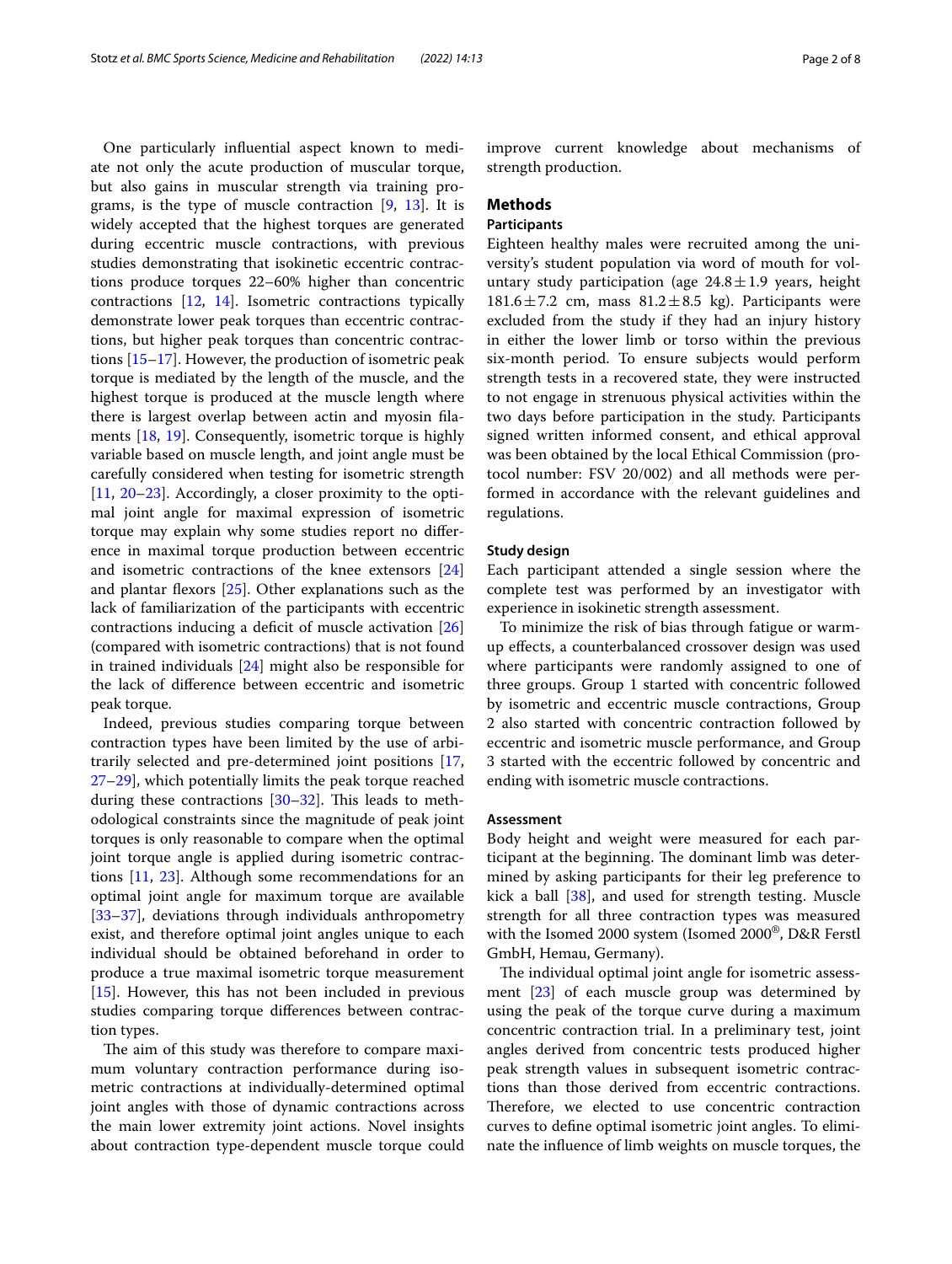weight of the lifted respective extremity or part of it was annulled by the dynamometer [[29\]](#page-6-19).

After ensuring a full range of motion of the tested joint participants underwent a familiarisation and warm-up procedure lasting about five minutes. During the familiarization phase, participants tested the full range of motion of the single joint movement. This was especially important to be able to smoothly transition between flexion and extension. Also, subjects got familiar with the graphical feedback curves of the dynamometer. Afterwards, they kept warming up by practicing the movement with increasing but submaximal effort. Before testing subjects rested for 90 s after the warmup. While the order of contraction types was randomized, strength assessment was performed in a fxed order: (1) ankle plantarfexion and dorsifexion, (2) knee extension and knee flexion, (3) hip extension and hip flexion, (4) hip abduction and hip adduction. Each muscle group and each contraction type were measured across two trials, with 90 s rest between each. The assessments were performed with an angular velocity of 60° per second. Isometric muscle contractions were performed with a duration of 3 s. The higher peak torque reached across two trials was used for analysis.

#### *Ankle plantarfexion and dorsifexion*

This assessment was performed in a seated position. Firstly, the subject's foot was placed on the platform of the adapter that is designed for strength assessment of ankle plantarflexion and dorsiflexion. The length of the adapter was adjusted to the subject's lower leg length. Next, the pivot point of the ankle joint (malleolus lateralis) and the dynamometer were synchronized to each other. After that, the seat position was adjusted to the femur length and anthropometrics of the pelvis so that the knee joint bent at 90° while the foot was still positioned on the adapter. With this arrangement, the hip of the tested side was fexed at around 45° while the other side was at 90°. An additional support pole was set on the back of the tested leg to prevent the subject from pushing via leg extension on to foot platform and therefore infuence plantarfexion strength results. Lastly, to prevent evasion movements the subject's foot, ankle, and femur were fxed with straps, the pelvis was strapped with a belt, shoulders were restrained with shoulder pads. The tested range of motion ranged from−20° of dorsifexion to  $35^{\circ}$  of plantar flexion. The  $0^{\circ}$  position for the ankle joint was defned as a neutral position where the joint is neither plantar nor dorsifexed.

#### *Knee extension and knee fexion*

This test was also performed seated. At first, the seat and adapter length were adjusted to the femur and shank length, respectively. To transfer the strength of the thigh muscles to the pad, the adapter was fxed to the distal part of the shank slightly above the malleoli. Next, the pivot point of the knee joint (center of the knee joint) and the device were synchronized to each other. The backrest and seat were slightly inclined so that the hip angle was around 90°. The initial angle of the knee was 90°. Lastly, to prevent evasion movements the subject's femur was fxed with straps, the pelvis was strapped with a belt, shoulders were restrained with shoulder pads.

The tested range of motion ranged from  $5^{\circ}$  to  $90^{\circ}$  of knee fexion.

## *Hip abduction and hip adduction*

The assessment of hip abduction and hip adduction strength was performed in a laying position with hips and knee joints being in a neutral position at 0°. Participants laid on the right side to test the left hip muscles and vice versa. The pivot point of the frontal plane of the hip joint (femoral head) and the device was synchronized to each other and was adjusted for pelvis height. The adapter length of the testing device was adjusted to the femur length and was attached to the distal part of the femur. The lower hip and leg (not tested side) were slightly bent and the leg was fxed to the bench at the femur so that the leg and body were grounded and an elevation of the body (in case the participant was strong enough) was hindered. Additionally, a belt was attached around the pelvis to further prevent evasion movement. The tested range of motion ranged from 0° to 60° of hip abduction.

## *Hip extension and hip fexion*

This strength evaluation was performed with the subject laying on the back with hips and knee joints being in a neutral position at  $0^\circ$ . The pivot point of the sagittal plane of the hip joint (trochanter major) and the device was synchronized to each other. The adapter length of the testing device was adjusted to the femur length and was attached to the distal part of the femur. A belt was attached to the pelvis to avoid its elevation during hip extension. Furthermore, the shoulders were restrained with pads to prevent the participant from sliding off the bench and to provide opposition to express torque against the adapter. The non-testing leg was passively laying on the bench was not allowed to facilitate the movement of the tested leg. The tested range of motion ranged from 10° to 100° of hip fexion.

## **Statistical analysis**

Statistical analyses were performed with JASP (JASP Team 2020, version 0.12.2) and R (R Core Team, 2020; version 4.0.3). Descriptive data are reported as mean and standard deviation. Regression analyses via a (Gaussian)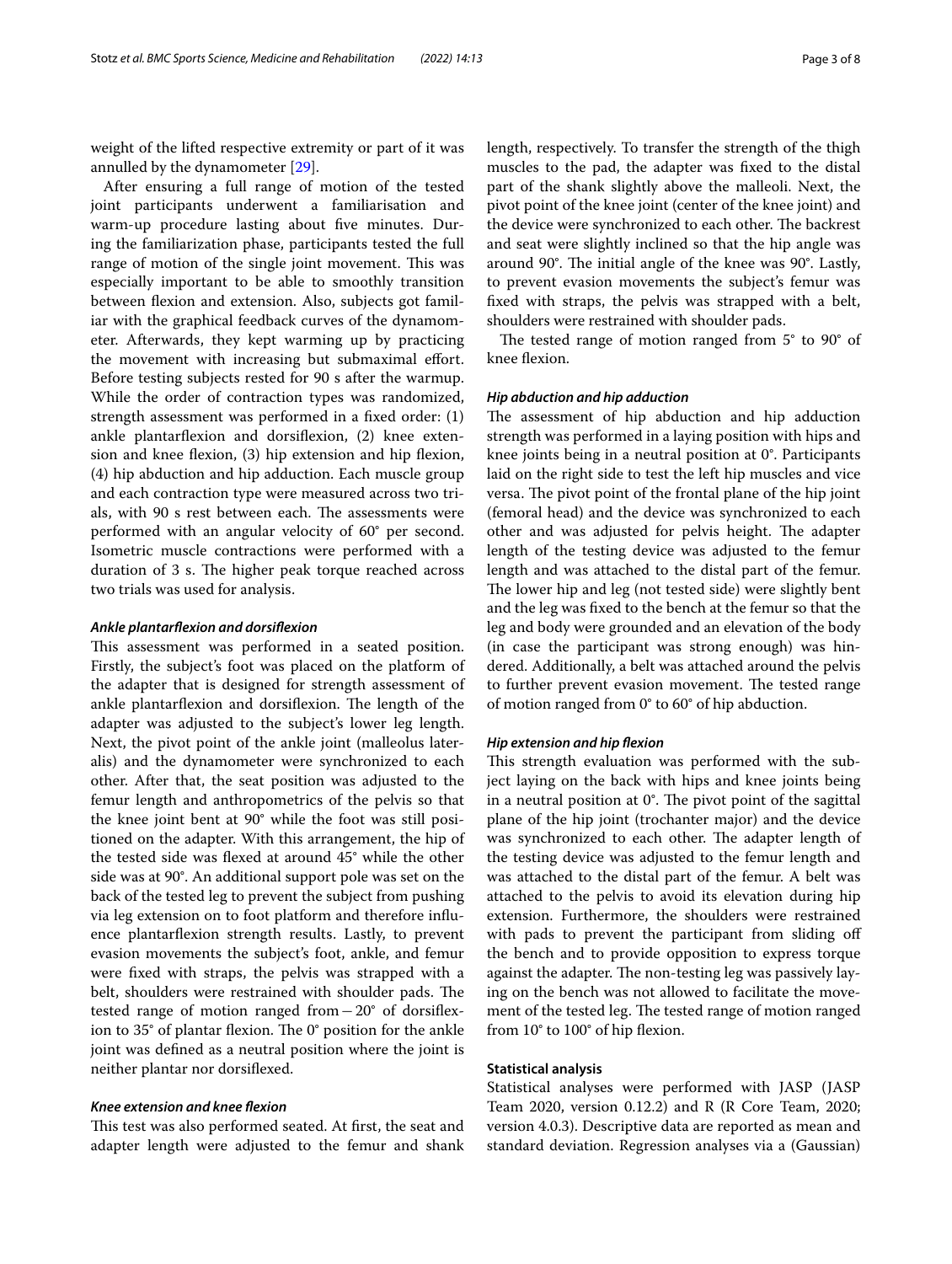linear mixed model and a gamma generalized linear mixed model (GLMM) with log-link were performed via the R package lme4  $[39]$  $[39]$  to investigate the effects of diferent contraction and fexion types as well as of the group assignment on maximum muscle torque. Individual-specifc heterogeneity was accounted for by the inclusion of corresponding random intercepts. The models were compared via the Akaike information criterion (AIC; [\[40\]](#page-7-3)) and by the investigation of residual plots, and the gamma GLMM turned out to be clearly superior with respect to both aspects.

## **Results**

Figure [1](#page-3-0) presents maximum muscles torque and standard deviation for each muscle group and contraction type. Mean and standard deviations of individually determined optimal joint angles used for isometric assessments are shown in Table [1.](#page-4-0)

The gamma GLMM revealed strongly significant effects for all three categorical covariates ( $p < 2 \times 10^{-16}$ ), see Table [2,](#page-4-1) where concentric contraction, plantar flexion and test order group 1 where chosen as reference categories for the categorical covariates. Due to the used parametrization of the gamma density in combination with the log-link, precise interpretation of the efect sizes is difficult, but positive effects increase the muscle torque, while negative efects decrease it. For example, excentric contraction increases the muscle torque  $(\hat{\beta}_k = 0.147)$ compared to concentric contraction, and isometric contraction even more ( $\hat{\beta}_k = 0.258$ ). Accordingly, all muscles groups  $(\hat{\beta}_k \in [0.191; 1.045])$  besides dorsi flexion  $(\hat{\beta}_k = -0.882)$  produced higher torques. Lastly, results

show that subjects with the test order 1 were stronger compared to individuals in test orders 2 ( $\hat{\beta}_k = -0.212$ ) and 3 ( $\hat{\beta}_k = -0.207$ ). A moderate individual-specific variation was found (random efects standard deviation  $\sigma_b = 0.093$ ) (Table [1](#page-4-0)).

## **Discussion**

This is the first study to directly compare peak torque between maximal voluntary concentric, eccentric and individualized isometric contractions of multiple joints. Our fndings indicate that when individualized joint angles are applied, isometric contractions produced larger torques than eccentric in reference to concentric contractions. Further, concentric contractions always produced less torque than isometric contractions, and typically less than eccentric contractions.

The higher isometric peak torque compared to eccentric peak torque contradicts the current understanding of the hierarchy of contraction types for maximum voluntary torque production. This understanding is based on numerous studies showing the outstanding role of eccentric contractions compared to concentric and isometric contractions [[15](#page-6-8)[–17](#page-6-9), [42](#page-7-4), [43\]](#page-7-5). Diferences between the results of our study and the existing literature may be driven by the methodological approach, primarily our use of individualized and optimized isometric joint angles as opposed to an arbitrarily determined joint angle that is shared between all participants [\[17](#page-6-9), [27](#page-6-18)[–29](#page-6-19)].

Indeed, the joint angles used closely resemble those used in other isometric strength assessment studies that were not designed to compare torque during diferent contraction types, including for hip fexion and extension

<span id="page-3-0"></span>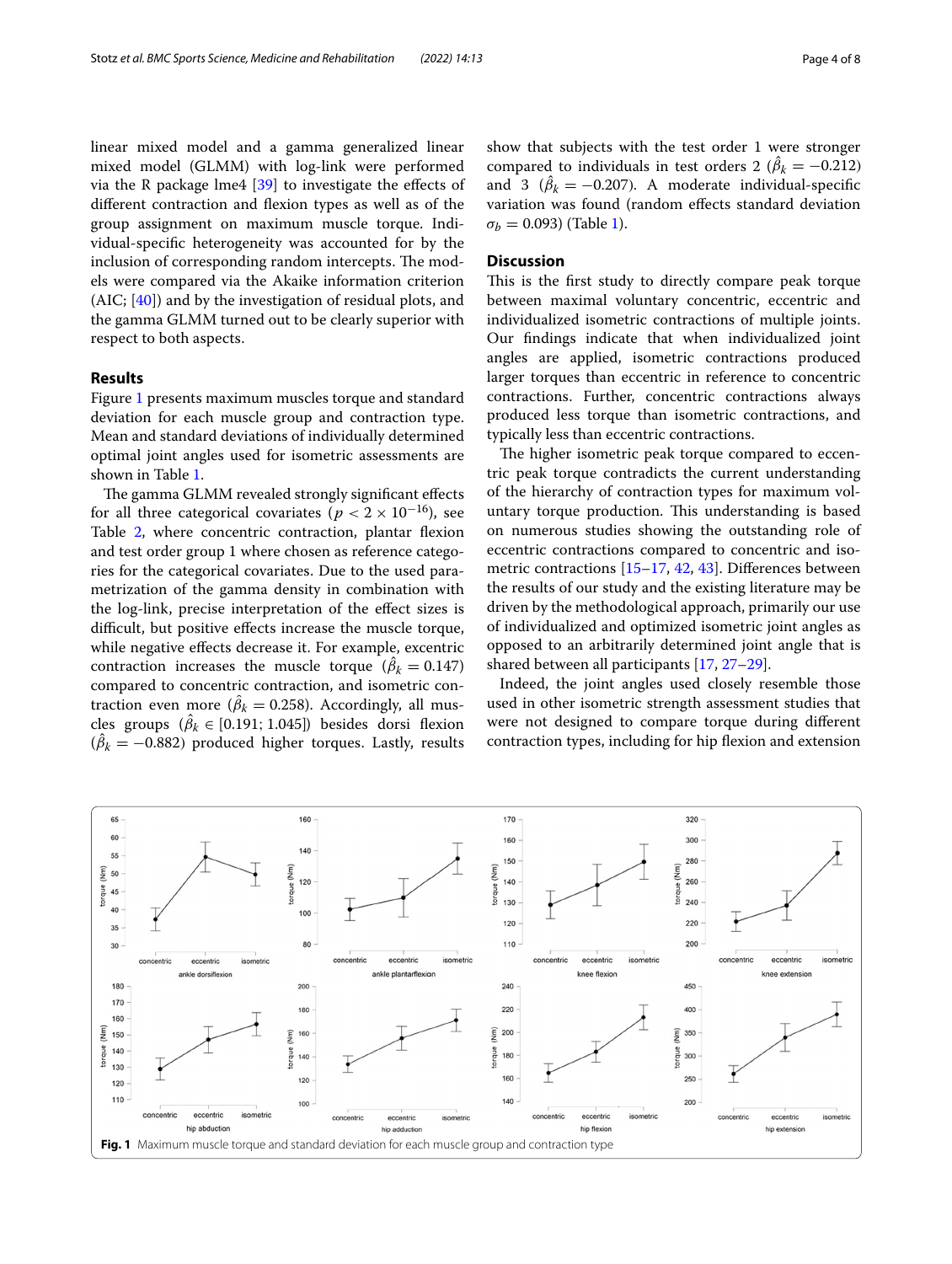<span id="page-4-0"></span>**Table 1** Mean and standard deviation of maximum torque angles during maximum concentric contractions ( $PF=plantar$ flexion,  $KF=$  knee flexion,  $HAb=$ hip abduction,  $HF=Hip$  flexion, zero-degree-position is defned as neutral upright standing according to [\[41](#page-7-6)])

| Muscle groups        | Angle at peak MVC                                |
|----------------------|--------------------------------------------------|
| Ankle plantarflexors | $7^\circ + 4^\circ$ PF and 90° KF                |
| Ankle dorsiflexors   | $20^\circ + 4^\circ$ PF and 90° KF               |
| Knee flexors         | $37^\circ$ $+$ 14 $^\circ$ KF and 90 $^\circ$ HF |
| Knee extensors       | $65^\circ \pm 5^\circ$ KF and 90° HF             |
| Hip abductors        | $13^\circ \pm 5^\circ$ HAb                       |
| Hip adductors        | $75^{\circ} + 12^{\circ}$ HAb                    |
| Hip flexors          | $25^\circ \pm 6^\circ$ HF                        |
| Hip extensors        | $75^{\circ}$ $\pm$ 11° HF                        |

<span id="page-4-1"></span>**Table 2** Results of a gamma GLMM include individualspecifc random intercepts; the global intercept represents the reference level of the three categorical predictors (i.e., concentric contraction, plantar fexion, test order 1), *p* value \*\*\*<0.001

|                                 | <b>Estimate</b> | Std. error | t Value  | $Pr (>\vert z \vert)$ |       |
|---------------------------------|-----------------|------------|----------|-----------------------|-------|
| (Intercept)                     | 4.722           | 0.009      | 527.67   | $< 2 \times 10^{-16}$ | ***   |
| Eccentric<br>contraction        | 0.147           | 0.008      | 17.50    | $< 2 \times 10^{-16}$ | ***   |
| <b>Isometric</b><br>contraction | 0.258           | 0.009      | 29.34    | $< 2 \times 10^{-16}$ | ***   |
| Dorsi flexion                   | $-0.882$        | 0.009      | $-94.52$ | $< 2 \times 10^{-16}$ | ***   |
| Knee flexion                    | 0.191           | 0.009      | 20.64    | $< 2 \times 10^{-16}$ | ***   |
| Knee extension                  | 0.778           | 0.030      | 25.60    | $< 2 \times 10^{-16}$ | ***   |
| Hip abduction                   | 0.235           | 0.009      | 26.90    | $< 2 \times 10^{-16}$ | $***$ |
| Hip adduction                   | 0.297           | 0.009      | 31.97    | $< 2 \times 10^{-16}$ | ***   |
| Hip flexion                     | 0.495           | 0.009      | 54.58    | $< 2 \times 10^{-16}$ | ***   |
| Hip extension                   | 1.045           | 0.009      | 121.89   | $< 2 \times 10^{-16}$ | ***   |
| Test order 2                    | $-0.212$        | 0.009      | $-23.57$ | $< 2 \times 10^{-16}$ | ***   |
| Test order 3                    | $-0.207$        | 0.009      | $-22.93$ | $< 2 \times 10^{-16}$ | ***   |

[[44\]](#page-7-7), hip adduction and abduction  $[36]$ , and knee flexion and extension [[30](#page-6-20), [33](#page-6-22), [37\]](#page-7-0). By individually optimizing the joint angle to the point where the torque was highest, we maximized the torque-length relationship of the muscle by theoretically locating the point with the most flament overlap  $[18, 19, 45]$  $[18, 19, 45]$  $[18, 19, 45]$  $[18, 19, 45]$  $[18, 19, 45]$  $[18, 19, 45]$ . This may help to explain why we saw higher isometric torques than other studies because they used diferent joint angles and therefore diferent muscle lengths which did not maximize this torque-length relationship. However, the sliding flament theory was described at the microlevel of a sarcomere, and therefore applying the principles to a whole muscle is a complex process  $[45]$ . Factors such as transmission efficiency  $[46]$  $[46]$ , muscle architecture [\[47\]](#page-7-10) including geometric arrangement of muscle fbers [\[48\]](#page-7-11) and confguration of the lever system of the joint [\[49\]](#page-7-12) infuence contractile properties of the muscle, each of which may uniquely infuence the isometric torque an individual can produce at a given angle [[37\]](#page-7-0).

Additional underlying physiological mechanisms beyond the overlap of flaments may also explain why the joint angle-optimized isometric contractions demonstrated higher torques than other contraction types. For example, twitch interpolation studies indicate that during maximal anisometric contractions, voluntary activation of the quadriceps femoris is signifcantly lower than during maximal isometric contractions of the same muscle [[50\]](#page-7-13). This may be explained by neuromuscular inhibition levels unique to anisometric contractions, at both a spinal and cortical level [[51\]](#page-7-14). Further, antagonist muscle co-activation is known to be specifc to the joint being tested and potentially specifc to the mode of contrac-tion [[52](#page-7-15)], which may explain differential effects between diferent muscle groups and actions in the current study. Finally, muscle activation during isometric contraction fuctuates according to joint angles not just for the agonist muscle [\[30](#page-6-20)] but synergist muscles too [\[53](#page-7-16), [54](#page-7-17)], and so individually adjusting the angle of assessment may have facilitated greater synergist muscle contributions, driving the achievement of higher peak torques. Another plausible explanation for our fndings is that without a true familiarization period, the methods of testing may have underestimated maximal eccentric torque. Due to the commonly reported difficulties in achieving full activation of a muscle by voluntary command during eccentric contractions [[55\]](#page-7-18), it is possible that defcits in motor control may have infuenced maximal eccentric torque magnitude.

Besides the novel fndings that lower body muscles produced higher isometric than eccentric torques, we found that concentric contractions produced the lowest peak torque values, which is supported by a considerable volume of existing literature for hip extension [\[12](#page-6-4)], hip abduction  $[28]$ , knee extension, and flexion  $[17, 27, 29, 10]$  $[17, 27, 29, 10]$  $[17, 27, 29, 10]$  $[17, 27, 29, 10]$  $[17, 27, 29, 10]$  $[17, 27, 29, 10]$  $[17, 27, 29, 10]$ [50,](#page-7-13) [56,](#page-7-19) [57](#page-7-20)], ankle plantarflexion  $[17, 25]$  $[17, 25]$  $[17, 25]$  $[17, 25]$  $[17, 25]$  and ankle dorsifexion [\[17,](#page-6-9) [58](#page-7-21)[–60](#page-7-22)].

Beyond the use of individualized isometric joint angle, other elements of experimental design potentially infuenced divergent results between studies. This includes the use of an isokinetic angular velocity of 60°/s while [ $28$ ] used  $13^{\circ}/s$  and [ $15$ ] used  $36^{\circ}/s$ . In our study, only young male participants were included while [[17](#page-6-9), [27](#page-6-18)], also included female participants, and [\[29\]](#page-6-19) measured female subjects exclusively. We adjusted all measurements for limb weight while all but two other studies [[28](#page-6-24), [29\]](#page-6-19) did not. Lastly, it should be noted that early reports simply compared absolute torque values between contraction modes, therefore using insufficient analysis to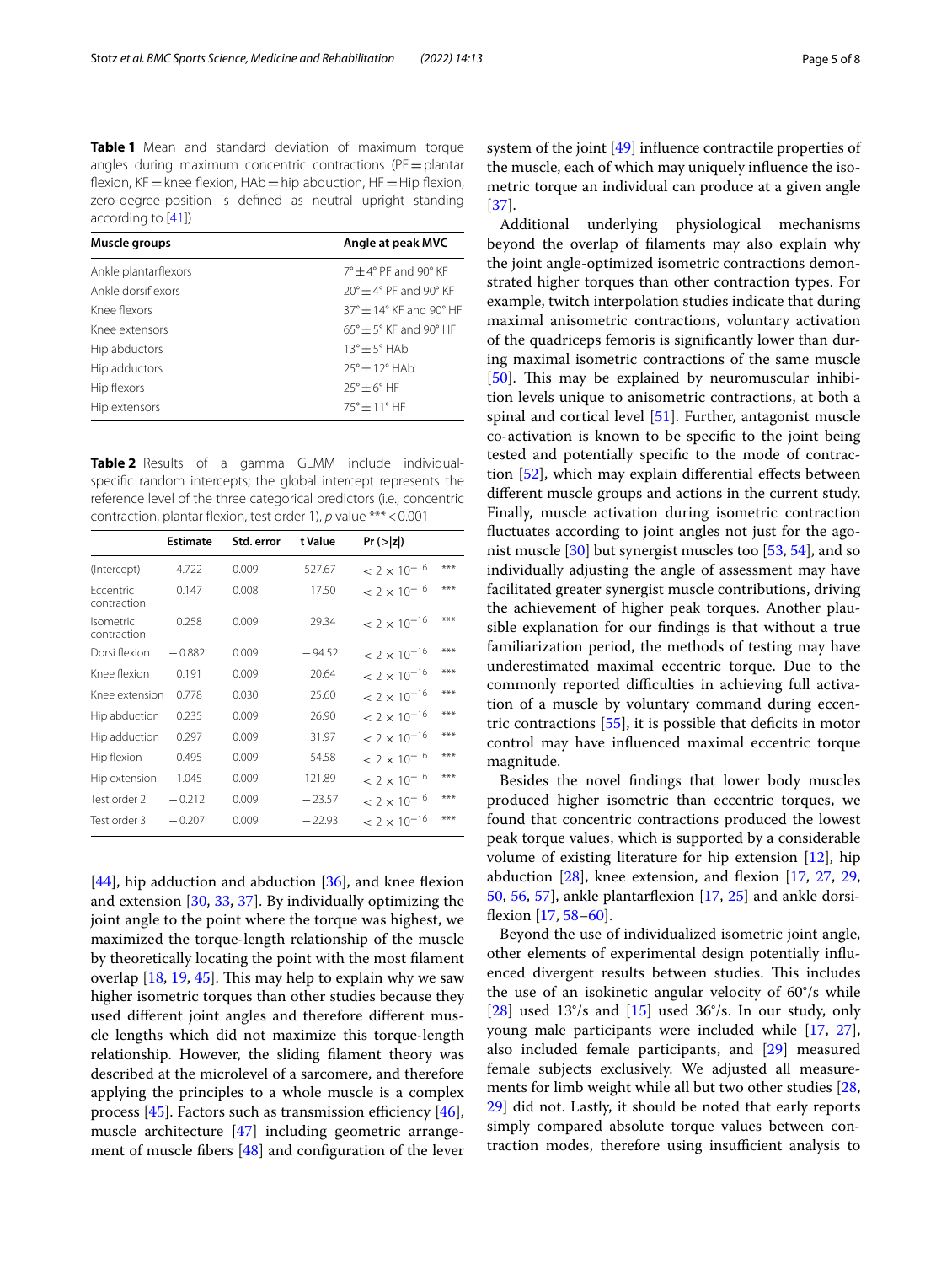draw reasonable statistical conclusions regarding the hierarchy of contraction modes [\[17,](#page-6-9) [28](#page-6-24)].

## **Limitations**

The current study has some limitations that must be considered alongside the results. Because we used a GLMM with dummy encoding for the three categorical predictors, all their effect sizes ( $p < 2 \times 10^{-16}$ ) are directed towards the chosen reference categories (concentric contraction, plantar fexion and test order group 1). Hence, we can only interpret the efect of one covariate when the other two remain constant. This complicates the comparison between contraction types within one muscle group (comparison of more than one covariates). A particular example is that dorsifexion eccentric torque was higher than isometric and eccentric torque but this information is not detectable in the model. Moreover, as a gamma GLMM with log-link clearly outperformed a Gaussian linear mixed model, this also complicates the precise interpretation of the regression coefficient estimates. Only one angular velocity of 60°/s was used for the comparison of maximum torque between contractions types. Previous studies have indicated that maximum isokinetic torque generally gets lower with higher angle velocities [[23,](#page-6-14) [29\]](#page-6-19), and also that this force–velocity relationship may be contraction-type dependent [[61](#page-7-23), [62](#page-7-24)]. It has to be noted additionally, that previous research has shown that the highest torque angle shifts with increasing angular velocity [[63](#page-7-25)]. In this study, we used the optimum torque angle for isometric measurement derived from the torque curves from the concentric contractions. Although we found the highest torque angle for every participant, an even better torque angle might exist with the assessment of concentric torque with a velocity below 60°/s. Still, this approach is novel and previous works measured isometric torques through an array of angles while potentially not always fnding the optimal one. Another limitation of this study is the absence of a true familiarization period of the participants with eccentric contractions. This might trigger a repeated-bout efect and allow for a limited so-called descending command inhibition [\[64\]](#page-7-26). Also, no measure of voluntary activation such as electromyography and voluntary activation via twitch interpolation techniques was provided to judge possible activation deficit during eccentric contractions. An alternative to a separated familiarization session could have been the usage of isometric pre-tension contraction before the onset of each eccentric contraction to maximize voluntary activation [\[26](#page-6-17)]. Lastly, our study was performed with young healthy males, and therefore the results may not be generally transferable to other populations like seniors or patients with specifc pathological conditions.

Future studies are therefore encouraged to examine maximum torque of the three contraction types in other populations [\[65](#page-7-27)], examine strength relationships in both genders and also test other upper-body muscle groups. With the loss of strength being one of the most important factors for functional decline in the elderly [\[66](#page-7-28)], new insight about contraction-specifc torque could help developing intervention programs for the prevention of falls and sarcopenia.

## **Conclusion**

Maximum torques of the lower body difer signifcantly between contraction types, and this may be specifc to the joint action, muscle groups used and the context of the testing. While further studies including more mechanistic insight are encouraged, our current fndings suggest that at individually adjusted joint angles, maximum isometric torque can exceed eccentric and concentric torque in lower extremity joint actions. We, therefore, recommend that individually-optimized joint angles should be obtained prior to comparing maximum torques between isometric and dynamic contractions. Further, isometric strength assessments before and after training should maintain identical joint angle between tests due to the signifcant infuence on the torque generated by a muscle group. Combined, our fndings emphasise the need for a suitably controlled testing environment, and add to existing knowledge about mechanisms of strength production which may be useful not only for the assessment of muscular strength, but also the development of contraction type-specifc intervention programs in a range of populations and contexts.

#### **Acknowledgements**

The authors thank the subjects for their time and effort.

#### **Authors' contributions**

AS planned and designed the study. EM performed data collection. AS wrote the frst draft of the manuscript. AG and AS performed statistical analysis and data interpretation. AZ and JM revised and edited the manuscript. All authors critically reviewed and discussed the contents. All authors read and approved the fnal manuscript.

#### **Funding**

Open Access funding enabled and organized by Projekt DEAL.

#### **Availability of data and materials**

All data generated or analysed during this study are included in this published article.

#### **Declarations**

#### **Ethics approval and consent to participate**

Participants signed written informed consent, and ethical approval was been obtained by the Ethical Commission of the Friedrich Schiller University Jena (Protocol No.: FSV 20/002).

#### **Consent for publication**

Not applicable.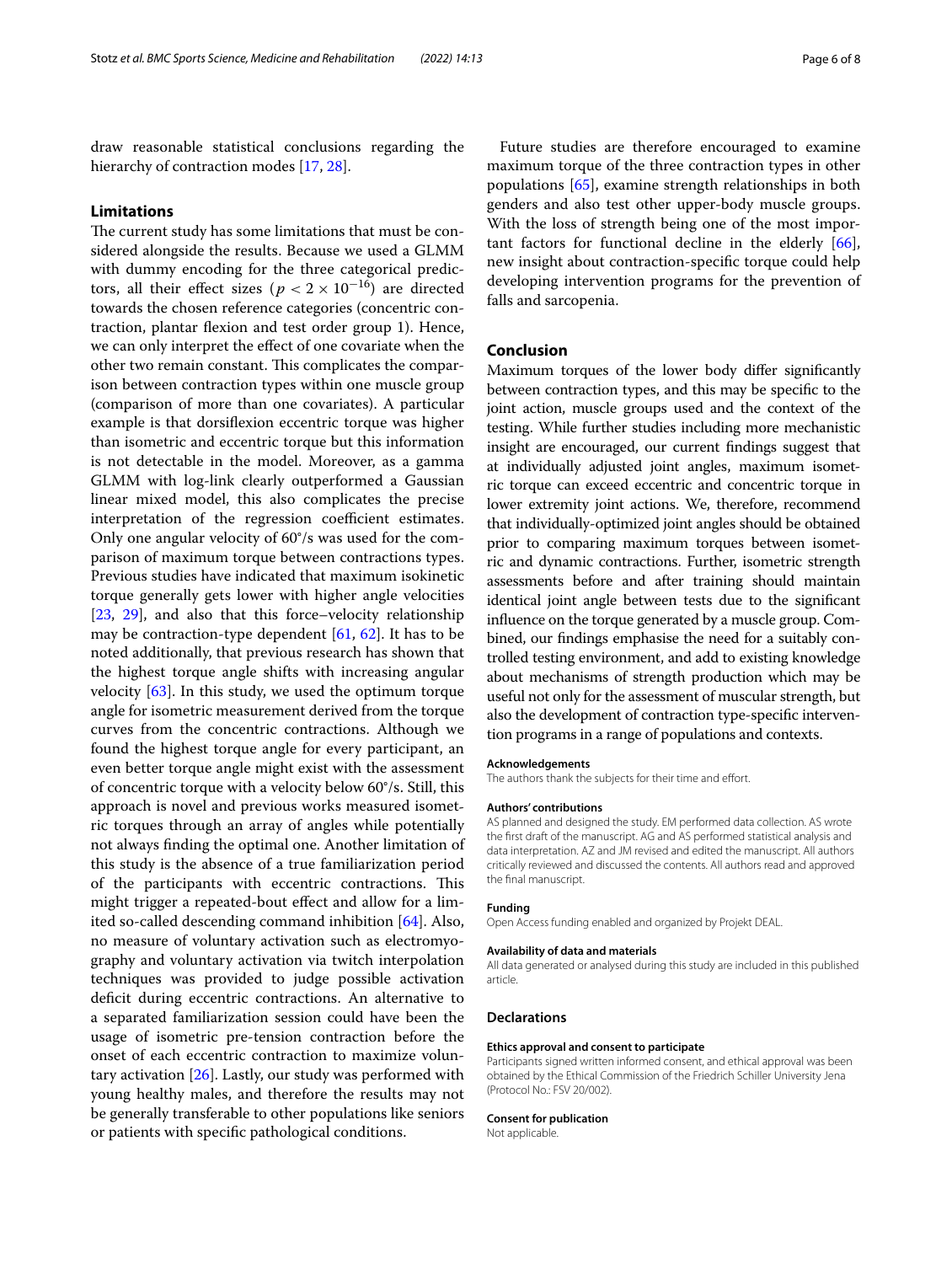#### **Competing interests**

The authors declare that they have no competing interests.

#### **Author details**

<sup>1</sup> Department of Human Movement Science and Exercise Physiology, Institute of Sport Science, Friedrich Schiller University Jena, Seidelstraße 20, 07749 Jena, Germany.<sup>2</sup> Department of Statistics, TU Dortmund University, Vogelpothsweg 87, 44227 Dortmund, Germany.

Received: 29 April 2021 Accepted: 10 January 2022 Published online: 21 January 2022

#### **References**

- <span id="page-6-0"></span>1. Forrester SE, Yeadon MR, King MA, Pain MTG. Comparing diferent approaches for determining joint torque parameters from isovelocity dynamometer measurements. J Biomech. 2011;44:955–61. [https://doi.](https://doi.org/10.1016/j.jbiomech.2010.11.024) [org/10.1016/j.jbiomech.2010.11.024.](https://doi.org/10.1016/j.jbiomech.2010.11.024)
- 2. Ebert JR, Edwards P, Yi L, Joss B, Ackland T, Carey-Smith R, et al. Strength and functional symmetry is associated with post-operative rehabilitation in patients following anterior cruciate ligament reconstruction. Knee Surg Sports Traumatol Arthrosc. 2018;26:2353–61. [https://doi.org/10.1007/](https://doi.org/10.1007/s00167-017-4712-6) [s00167-017-4712-6.](https://doi.org/10.1007/s00167-017-4712-6)
- 3. Gillen ZM, Shoemaker ME, McKay BD, Bohannon NA, Gibson SM, Cramer JT. Leg extension strength, explosive strength, muscle activation, and growth as predictors of vertical jump performance in youth athletes. J Sci Sport Exercise. 2020. <https://doi.org/10.1007/s42978-020-00067-0>.
- <span id="page-6-1"></span>4. Wang L, Yin L, Zhao Y, Su Y, Sun W, Chen S, et al. Muscle density, but not size, correlates well with muscle strength and physical performance. J Am Med Dir Assoc. 2020. <https://doi.org/10.1016/j.jamda.2020.06.052>.
- <span id="page-6-2"></span>5. Shefner JM. Strength testing in motor neuron diseases. Neurotherapeutics. 2017;14:154–60.<https://doi.org/10.1007/s13311-016-0472-0>.
- 6. Stark T, Walker B, Phillips JK, Fejer R, Beck R. Hand-held dynamometry correlation with the gold standard isokinetic dynamometry: a systematic review. PM R. 2011;3:472–9. [https://doi.org/10.1016/j.pmrj.2010.10.025.](https://doi.org/10.1016/j.pmrj.2010.10.025)
- 7. Brady CJ, Harrison AJ, Comyns TM. A review of the reliability of biomechanical variables produced during the isometric mid-thigh pull and isometric squat and the reporting of normative data. Sports Biomech. 2020;19:1–25. [https://doi.org/10.1080/14763141.2018.1452968.](https://doi.org/10.1080/14763141.2018.1452968)
- <span id="page-6-3"></span>8. Fouasson-Chailloux A, Menu P, Mesland O, Dauty M. Strength assessment after proximal hamstring rupture: A critical review and analysis. Clin Biomech (Bristol, Avon). 2020;72:44–51. [https://doi.org/10.1016/j.clinb](https://doi.org/10.1016/j.clinbiomech.2019.11.016) [iomech.2019.11.016](https://doi.org/10.1016/j.clinbiomech.2019.11.016).
- <span id="page-6-5"></span>9. Tillin NA, Pain MTG, Folland JP. Contraction speed and type infuences rapid utilisation of available muscle force: neural and contractile mechanisms. J Exp Biol. 2018. <https://doi.org/10.1242/jeb.193367>.
- 10. Kannus P, Beynnon B. Peak torque occurrence in the range of motion during isokinetic extension and fexion of the knee. Int J Sports Med. 1993;14:422–6. [https://doi.org/10.1055/s-2007-1021203.](https://doi.org/10.1055/s-2007-1021203)
- <span id="page-6-12"></span>11. Thompson BJ, Whitson M, Sobolewski EJ, Stock MS. The Infuence of age, joint angle, and muscle group on strength production characteristics at the knee joint. J Gerontol A Biol Sci Med Sci. 2018;73:603–7. [https://doi.](https://doi.org/10.1093/gerona/glx156) [org/10.1093/gerona/glx156](https://doi.org/10.1093/gerona/glx156).
- <span id="page-6-4"></span>12. Hollander DB, Kraemer RR, Kilpatrick MW, Ramadan ZG, Reeves GV, Francois M, et al. Maximal eccentric and concentric strength discrepancies between young men and women for dynamic resistance exercise. J Strength Cond Res. 2007;21:34–40.<https://doi.org/10.1519/R-18725.1>.
- <span id="page-6-6"></span>13. Baroni BM, Stocchero CMA, do Espírito Santo RC, Ritzel CH, Vaz MA. The effect of contraction type on muscle strength, work and fatigue in maximal isokinetic exercise. IES. 2011;19:215–20. [https://doi.org/10.3233/](https://doi.org/10.3233/IES-2011-0421) [IES-2011-0421](https://doi.org/10.3233/IES-2011-0421).
- <span id="page-6-7"></span>14. Hortobágyi T, Katch FI. Eccentric and concentric torque-velocity relationships during arm fexion and extension. Infuence of strength level. Eur J Appl Physiol Occup Physiol. 1990;60:395–401. [https://doi.org/10.1007/](https://doi.org/10.1007/BF00713506) [BF00713506](https://doi.org/10.1007/BF00713506).
- <span id="page-6-8"></span>15. Knapik JJ, Wright JE, Mawdsley RH, Braun J. Isometric, isotonic, and isokinetic torque variations in four muscle groups through a range of joint motion. Phys Ther. 1983;63:938–47.<https://doi.org/10.1093/ptj/63.6.938>.
- 16. Griffin JW. Differences in elbow flexion torque measured concentrically, eccentrically, and isometrically. Phys Ther. 1987;67:1205–8. [https://doi.](https://doi.org/10.1093/ptj/67.8.1205) [org/10.1093/ptj/67.8.1205](https://doi.org/10.1093/ptj/67.8.1205).
- <span id="page-6-9"></span>17. Horstmann T, Maschmann J, Mayer F, Heitkamp HC, Handel M, Dickhuth HH. The infuence of age on isokinetic torque of the upper and lower leg musculature in sedentary men. Int J Sports Med. 1999;20:362–7. [https://](https://doi.org/10.1055/s-2007-971145) [doi.org/10.1055/s-2007-971145](https://doi.org/10.1055/s-2007-971145).
- <span id="page-6-10"></span>18. Huxley H, Hanson J. Changes in the cross-striations of muscle during contraction and stretch and their structural interpretation. Nature. 1954;173:973–6.<https://doi.org/10.1038/173973a0>.
- <span id="page-6-11"></span>19. Herzog W, ter Keurs HE. A method for the determination of the forcelength relation of selected in-vivo human skeletal muscles. Pfugers Arch. 1988;411:637–41. <https://doi.org/10.1007/BF00580859>.
- <span id="page-6-13"></span>20. Perrine JJ, Edgerton VR. Muscle force-velocity and power-velocity relationships under isokinetic loading. Med Sci Sports. 1978;10:159–66.
- 21. Wickiewicz TL, Roy RR, Powell PL, Perrine JJ, Edgerton VR. Muscle architecture and force-velocity relationships in humans. J Appl Physiol Respir Environ Exerc Physiol. 1984;57:435–43. [https://doi.org/10.1152/jappl.1984.](https://doi.org/10.1152/jappl.1984.57.2.435) [57.2.435](https://doi.org/10.1152/jappl.1984.57.2.435).
- 22. Yamauchi J, Koyama K. Relation between the ankle joint angle and the maximum isometric force of the toe fexor muscles. J Biomech. 2019;85:1–5.<https://doi.org/10.1016/j.jbiomech.2018.12.010>.
- <span id="page-6-14"></span>23. Anderson DE, Madigan ML, Nussbaum MA. Maximum voluntary joint torque as a function of joint angle and angular velocity: model development and application to the lower limb. J Biomech. 2007;40:3105–13. [https://doi.org/10.1016/j.jbiomech.2007.03.022.](https://doi.org/10.1016/j.jbiomech.2007.03.022)
- <span id="page-6-15"></span>24. Amiridis IG, Martin A, Morlon B, Martin L, Cometti G, Pousson M, van Hoecke J. Co-activation and tension-regulating phenomena during isokinetic knee extension in sedentary and highly skilled humans. Eur J Appl Physiol Occup Physiol. 1996;73:149–56. [https://doi.org/10.1007/BF00262824.](https://doi.org/10.1007/BF00262824)
- <span id="page-6-16"></span>25. Pinniger GJ, Steele JR, Thorstensson A, Cresswell AG. Tension regulation during lengthening and shortening actions of the human soleus muscle. Eur J Appl Physiol. 2000;81:375–83. [https://doi.org/10.1007/s004210050](https://doi.org/10.1007/s004210050057) [057.](https://doi.org/10.1007/s004210050057)
- <span id="page-6-17"></span>26. Hahn D. Stretching the limits of maximal voluntary eccentric force production in vivo. J Sport Health Sci. 2018;7:275–81. [https://doi.org/10.](https://doi.org/10.1016/j.jshs.2018.05.003) [1016/j.jshs.2018.05.003.](https://doi.org/10.1016/j.jshs.2018.05.003)
- <span id="page-6-18"></span>27. Colliander EB, Tesch PA. Bilateral eccentric and concentric torque of quadriceps and hamstring muscles in females and males. Eur J Appl Physiol Occup Physiol. 1989;59:227–32. [https://doi.org/10.1007/BF023](https://doi.org/10.1007/BF02386192) [86192](https://doi.org/10.1007/BF02386192).
- <span id="page-6-24"></span>28. Olson VL, Smidt GL, Johnston RC. The maximum torque generated by the eccentric, isometric, and concentric contractions of the hip abductor muscles. Phys Ther. 1972;52:149–58. [https://doi.org/10.1093/ptj/52.2.149.](https://doi.org/10.1093/ptj/52.2.149)
- <span id="page-6-19"></span>29. Westing SH, Seger JY. Eccentric and concentric torque-velocity characteristics, torque output comparisons, and gravity effect torque corrections for the quadriceps and hamstring muscles in females. Int J Sports Med. 1989;10:175–80. [https://doi.org/10.1055/s-2007-1024896.](https://doi.org/10.1055/s-2007-1024896)
- <span id="page-6-20"></span>30. Becker R, Awiszus F. Physiological alterations of maximal voluntary quadriceps activation by changes of knee joint angle. Muscle Nerve. 2001;24:667–72. [https://doi.org/10.1002/mus.1053.](https://doi.org/10.1002/mus.1053)
- 31. Hahn D. Lower extremity extension force and electromyography properties as a function of knee angle and their relation to joint torques: implications for strength diagnostics. J Strength Cond Res. 2011;25:1622–31. [https://doi.org/10.1519/JSC.0b013e3181ddfce3.](https://doi.org/10.1519/JSC.0b013e3181ddfce3)
- <span id="page-6-21"></span>32. Pietrosimone BG, Hammill RR, Saliba EN, Hertel J, Ingersoll CD. Joint angle and contraction mode infuence quadriceps motor neuron pool excitability. Am J Phys Med Rehabil. 2008;87:100–8. [https://doi.org/10.1097/](https://doi.org/10.1097/PHM.0b013e31815882e0) [PHM.0b013e31815882e0](https://doi.org/10.1097/PHM.0b013e31815882e0).
- <span id="page-6-22"></span>33. Sosnoff JJ, Voudrie SJ, Ebersole KT. The effect of knee joint angle on torque control. J Mot Behav. 2010;42:5–10. [https://doi.org/10.1080/00222](https://doi.org/10.1080/00222890903269237) [890903269237.](https://doi.org/10.1080/00222890903269237)
- 34. Pincivero DM, Salfetnikov Y, Campy RM, Coelho AJ. Angle- and genderspecifc quadriceps femoris muscle recruitment and knee extensor torque. J Biomech. 2004;37:1689–97. [https://doi.org/10.1016/j.jbiomech.](https://doi.org/10.1016/j.jbiomech.2004.02.005) [2004.02.005](https://doi.org/10.1016/j.jbiomech.2004.02.005).
- 35. Gravel D, Richards CL, Filion M. Angle dependency in strength measurements of the ankle plantar fexors. Eur J Appl Physiol Occup Physiol. 1990;61:182–7. <https://doi.org/10.1007/BF00357596>.
- <span id="page-6-23"></span>36. Welsh P, Howitt S, Howarth SJ. The infuence of hip joint angle on the ratio between adduction and abduction torque in experienced,